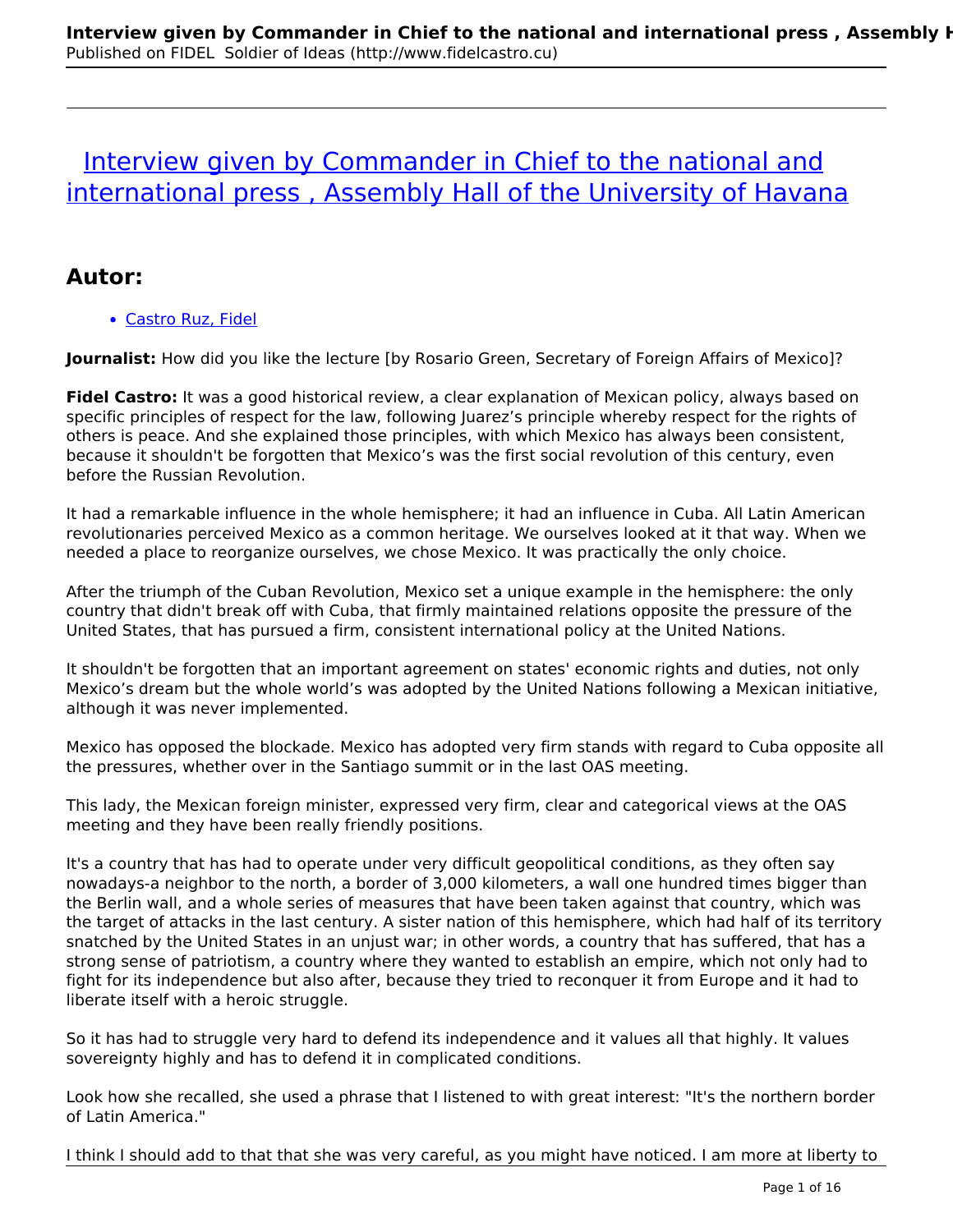recalling all these things, but she was very careful and managed to avoid any phrase that might have been of a confrontational nature toward her neighbor. She was very calm in what she said and careful in her explanation. That speaks highly of her. She didn't talk about these issues that I'm referring to here but, at the OAS, she protested very strongly Cuba's exclusion and defended Cuba.

I was asking you, Commander, if those conditions- that attachment to independence, to sovereignty and to international principles-are precisely what make Cuba and Mexico have so much in common in the international arena.

She explained that when she addressed the history, when she recalled that Cuba-although it was not yet independent, but where there was already a national spirit-was the place where Juárez stayed when his country was going through difficult times.

At that time, many Mexicans came to Cuba. Many outstanding Mexicans came to Cuba. They were exiled in Cuba. Well, it's a great honor for us that Juárez has been here, because Juárez is one of the most illustrious personalities in Mexico's history, and we're also linked by what she recalled-the presence of Martí and his activities in Mexico, which we Cubans appreciate so much.

Ours have been two countries that have helped each other, whose relations have been reciprocal, and I didn't mention before one of the greatest proofs of Mexico's merits and its love for independence: it was a country that recognized the Spanish Republic, that welcomed thousands and thousands of exiles after the war, that maintained relations with the Spanish Republic when that republic no longer existed. It was, let's say, an example, a symbol of loyalty to certain ideals and to certain principles.

For us, Mexico is very special, because it was the only country-take good note of this-the only country among the independent countries from the Rio Grande del Sur [on the U.S-Mexico border] up to here, the only Latin American country that maintained relations with our country. And it was there right next door, the nearest to the northern neighbor. No more than two countries in Latin America have borders with the United States: Mexico and Cuba.

Commander, what do you think about the pressures that the United States is putting on Mexico in matters like drug trafficking and Chiapas?

Or in matters like money laundering or matters of every kind. A lecture could be given on those topics.

They're proof of the empire's growing arrogance, of its interference in other countries' internal affairs, despite the fact that Mexico-I have my own theory on this-is a country that scares the United States, because it's a relatively big country, with resources-above all, a large population. And they've always been very much afraid of any explosion, crisis, problems in Mexico. They can't forget the experience of the Mexican Revolution, an event of great historical importance, which even led to cases of intervention, to more than one case of United States intervention.

Mexico was the first country to take such measure as the nationalization of oil, a product of the Mexican Revolution implemented by Lázaro Cardenas one of its most distinguished men. That was the source of many conflicts. But, there they have the Mexican oil, which they've defended awesomely against the plans, the interests and the wishes of the northern neighbors to also gain control of that sector of the Mexican economy.

The United States, as I said, has intervened several times in Mexico throughout the years of the revolution and also in the last century. It's an old story. And now they've just carried out a very dirty action against Mexico, this so-called Operation Casablanca, in which, for three years, their agents carried out an illegal investigation in that country, without consulting the government, without any coordination with its authorities.

I would say that this was an act of tremendous disloyalty, which has hurt us all a lot, not only the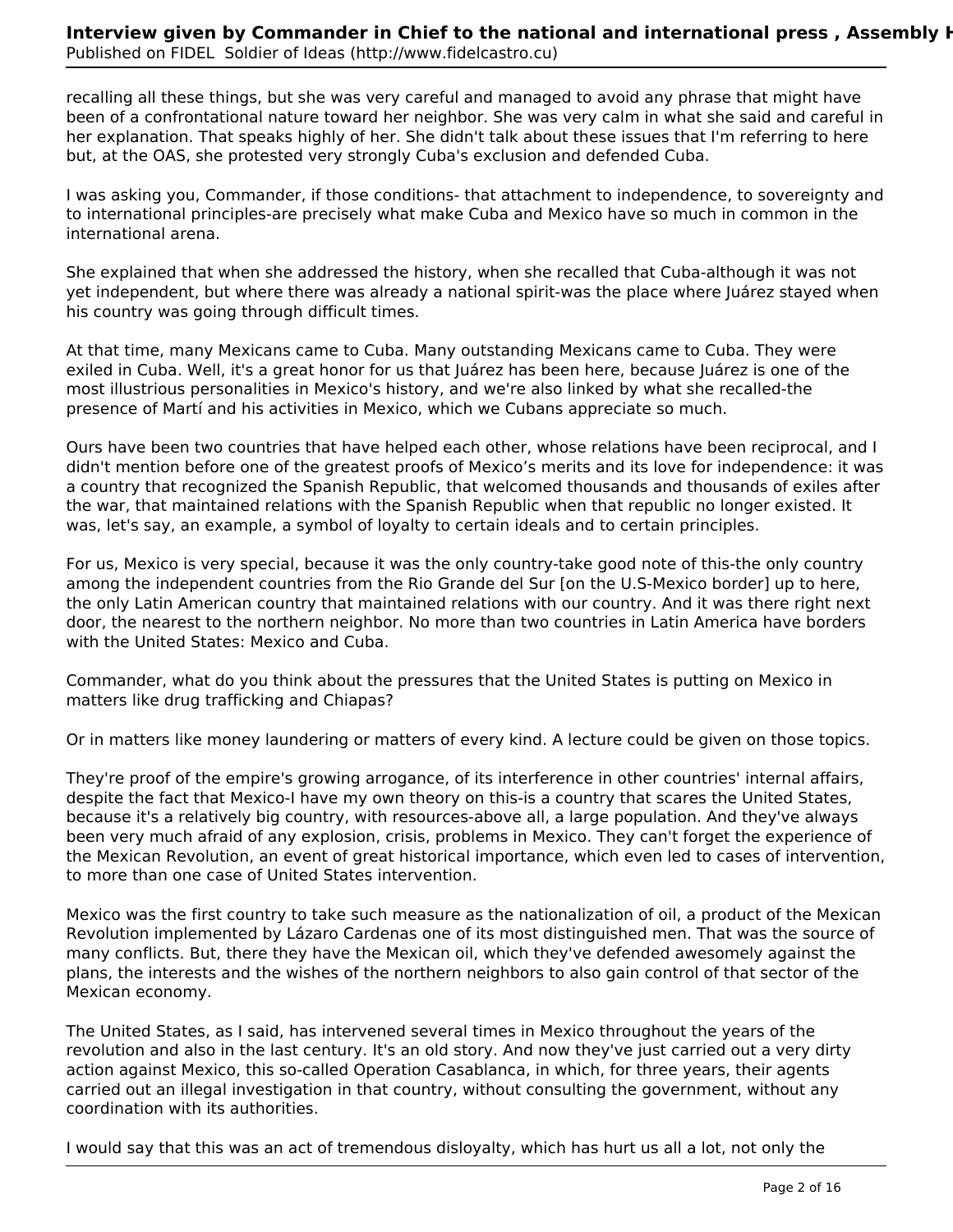Mexicans. What they did is like the work of gangsters: sending agents, investigating, organizing a party over in Las Vegas-I think the exact place is called Casagrande. They invited a number of Mexican bank officials to a big party there and arrested them along with several Venezuelans. And I'm not judging the matters related to the offenses or illegal actions they might have committed. I mean the methods used: conducting an investigation for three years and then tricking those people in order to capture them in the United States and setting up a huge scandal over that, for the miserable results that they got; investigating money-laundering operations, if they can be called money-laundering operations for the meager sum of 30, 40 or 50 million, when the American banks have laundered the most dollars in this world. They've laundered hundreds of billions of dollars, and almost all of the drug money has been laundered by the United States banks themselves.

All that operation, all that offense, to simply discover what happened with a few tens of millions of dollars and setting up a huge scandal with which to discredit Mexico, to offend it, humiliate it and Venezuela, too.

I read a cable that said that their hope was the information that the detainees might be able to give on many other bankers. One is amazed that actions of that nature can be committed against such a cautious, such a respectful neighbor as Mexico is. It's something really outrageous and I believe that the Mexicans are rightly outraged.

She didn't want to tackle that kind of topic, for the reasons that I mentioned. She was cautious. She gave an academic lecture. But they're firm in their policies and they know their subject very well.

You have to bear in mind the difficult and complex conditions in which the Mexicans have to struggle, and they resist the pressures as much as they can, in a situation in which they have be in incessant contact every day.

Look at how things are-every day of the year, one million Mexicans cross the border to and from the U.S. In other words, more than 350 million arrivals and departures of Mexicans. I'm not speaking about the few that go there to work with a legal permit. I'm referring to those who usually cross because they live in Mexico and they go to places near the border but in United States territory, to do a lot of jobs that the North Americans are no longer willing to do. If they want a garden, it's a Mexican that cares for it. If tomatoes or something need picked, it's a Mexican that picks tomatoes. If there's any hard, low-paid job, it's the Mexican that does it. But what happens? Despite all that, the wages on the other side of the border are higher than on this side of the border and many Mexicans who have their families, their houses on Mexican territory cross over and go back.

One of the other things causing huge pressure is the gigantic wall that they've put up there-a high number of Mexicans die trying to cross that wall to go establish themselves there for economic reasons, as part of the migratory movements worldwide generated by the economic situation in the Third World countries, in the poorest countries.

So, it's a war the United States is waging against the immigrants. They've taken a host of measures resulting in the death of a large number of Mexicans. I don't know the exact figure of those who might have died trying to cross over, but I have the impression that those who now die every year crossing that wall are more than those who died during the whole time that the Berlin Wall existed, because, to cross over, they go through deserts, they go through dangerous places.

They've even told me that they sometimes have to cross the expressways, where the cars go at fantastic speeds; they sometimes walk in the middle, along the median strip of the expressways, trying to escape. They die in accidents, while being chased, or they die of thirst or of asphyxia or from police shots. That is, they have to endure all that.

There's an anti-Latin American, anti-immigration spirit within the United States, which is growing like in Europe, and that's the result of underdevelopment, of the existence of a world that has remained under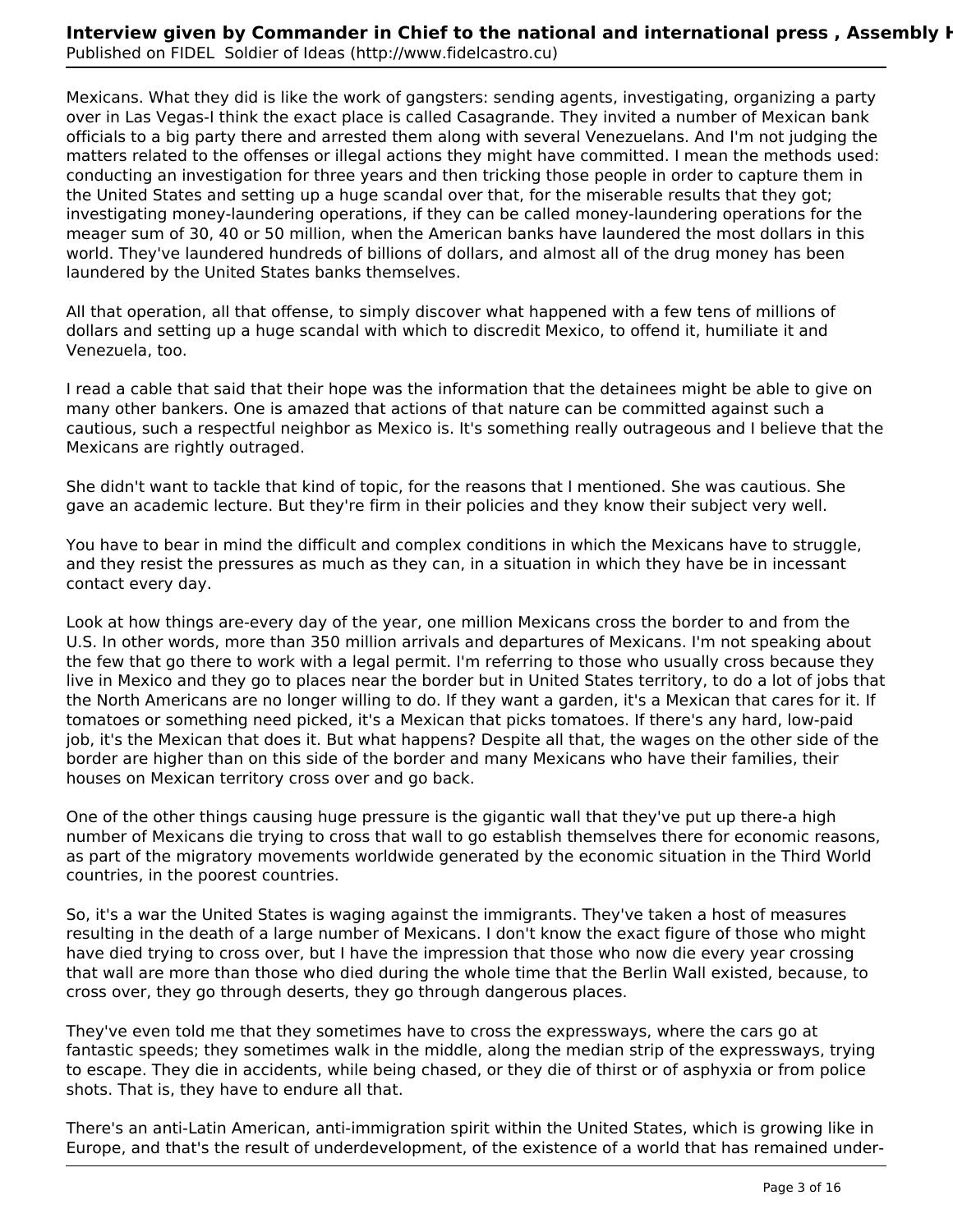developed as a consequence of plunder and exploitation.

Now, these rich countries are scared and they're taking more and more extreme action. They even adopt racist xenophobic positions, very similar to some policies implemented by the fascists in their time.

That phenomenon of immigrants persecution is growing. In other words, it's not only the pressures that you mentioned-there are many other ways in which they put on pressure.

The Mexicans have to fight every day even for the implementation of the agreement, because the others invent non-tariff measures. If they find a little spot on a piece of fruit, they say: "No, there's a pest. Those products can't come in." They cause obstructions; they impose very restrictive measures with transport. There could be a truck with fruit, with avocados, with vegetables, and then the difficulties in crossing to the other side are tremendous. It's costfull. They place obstacles, using different pretexts, against trucks traveling through United States territory, while United States trucks travel through the whole of Mexico, which has many highways and has been building more and more highways.

Mexican trucks don't have the same facilities for transporting products for export and then, just imagine, they keep them there for hours on end, in unending queues, while they search them, looking for drugs or immigrants-every kind of demand thus hindering exports.

Well, they do that with other countries, too. Non-tariff measures will come into vogue as customs tariffs disappear.

They apply formulas to the Chileans, for example, and they don't want to let their salmon in, or they set very high tariffs on them simply because they compete with the salmon that the Americans produce in California. They put pressure on them there and then they say that the salmon in Chile is subsidized and they increase the tariffs on it and apply every kind of measure. Sometimes, they' are sanitary regulations. They find a bunch of grapes that has a problem or something and they say that there's this or that pest and they stop the import of Chilean grapes and other products.

In fact, they're having to fight a strong, powerful, domineering, arrogant neighbor, used to giving orders.

That's why the idea that I mentioned from the lecture caught my attention. I thought it over a little and I bore in mind the true situation, whereby they're there opposite those neighbors.

Commander, the foreign minister spoke about the free-trade agreement with countries of the region, Latin American countries. Does Cuba hope to sign a free-trade agreement with Mexico? Is this an aspiration?

She didn't say a single word about that, seemingly out of fear of the United States. But we hold Mexico in high esteem and we're very careful in our relations with that sister nation. Relations develop, trade develops and there are other important things. We have certain agreements on investment, on other things. We're starting to do things; we're starting to move forward. It seems to me that this isn't an issue that we should address during this visit-agreements of that sort that could be relatively important now and, on the other hand, be a reason for great irritation on the part of the United States. We shouldn't raise or tackle issues or request measures that, although very legitimate, could, under the present circumstances, cause problems, conflict or antagonism between the United States and Mexico. I'd say that it would be a sensitive subject.

I listened one by one to each country that she mentioned. They themselves told me what they're doing. I believe, really, that Mexico should develop its relations as much as possible with the rest of the world -with Europe, with the Asian countries, with the rest of Latin America-because the more relations it develops with the rest of the world, the more possibilities it will have to maintain an independent policy,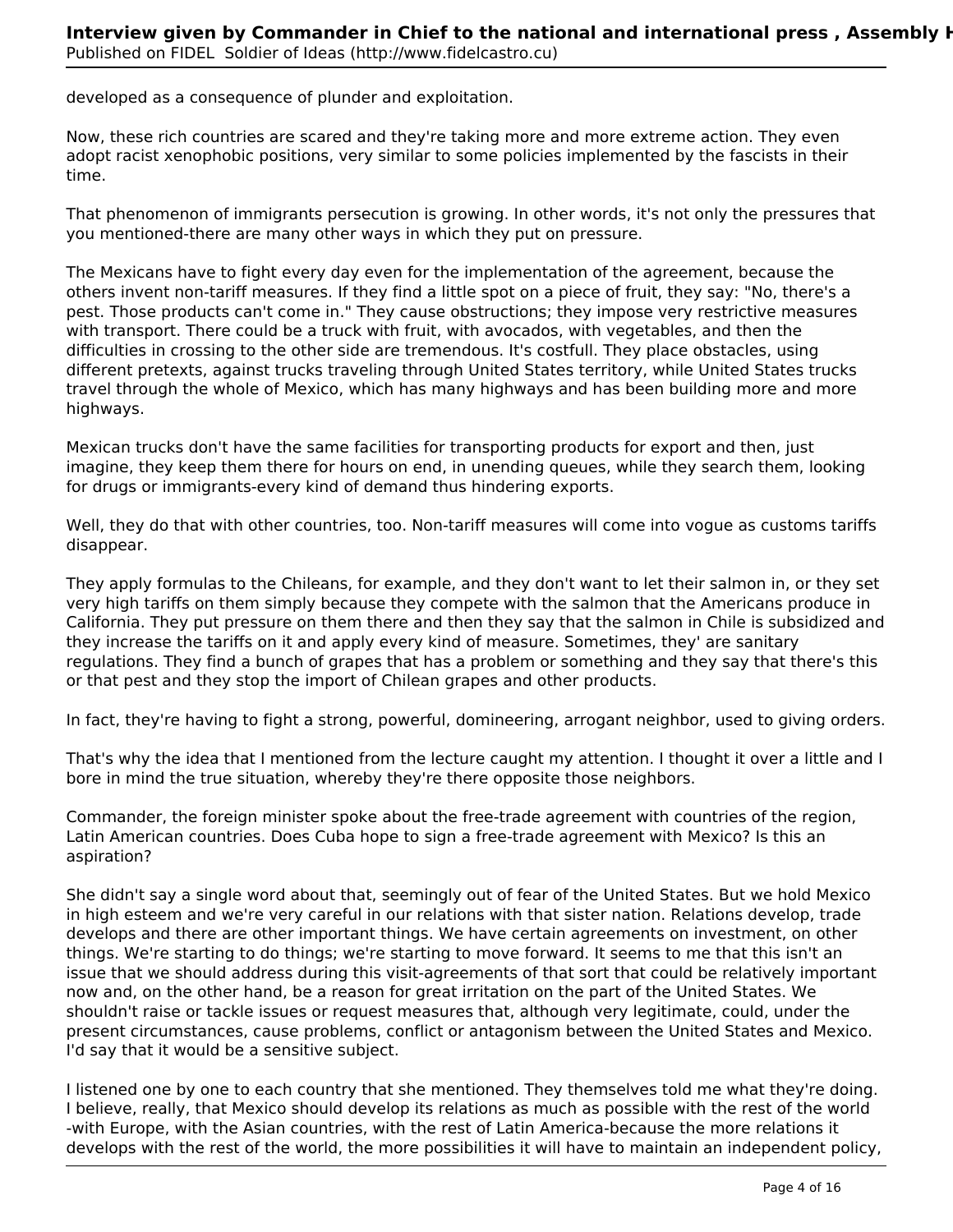given that more than 80 per cent of its exports -I don't know if it's already 82 per cent to 84 per cent-go to the United States.

There's a true fact: They say that what the [North American] Free-Trade Agreement did was to provide a judicial framework to a de facto situation that already existed. Due to the circumstances of their geographical proximity, there were already some economic relations based on exports to the United States, which were very high-around 70 percent-and unregulated. They feel the treaty regulates a de facto situation that already existed while it gives them more possibilities to defend their interests than they had without the treaty. That's how they feel about it.

Of course, the treaty presents its problems and its consequences, isn't it so? The treaty should be analyzed now and with a view to the future as the years go by. The Yankees draw up their strategies for the long term and, as time passes, they'll have more possibilities to penetrate the Mexican economy, to take control of important branches and to export their goods to Mexico. There are many problems still to be discussed, including many agreements that will enter into force within 10 years, 15 years. But the day will come when there will be almost no obstacle whatsoever to any kind of good or service and, naturally, the partner is a very powerful partner, very ambitious, very rich and that poses a certain risk, don't you think?

So, I see the Mexican strategy as one concerned over developing as much as possible and securing as much investment as possible from everywhere.

The assumption was-and I thought it would be that way-that the treaty could attract lots of capital not only from the United States but also from other countries, because there are many businessmen who want to penetrate the United States market and, if their industries are there in Mexico, then their products can be exported to the United States.

In Mexico, there have not only been economic problems but difficult political problems as well-in other words, a complicated situation in politics, too. And then there was a huge crisis as a result of the large amount of short-term capital invested there. The speculative operations, in my opinion, reduced the possibilities for greater investment from other countries in Mexico.

Certain things one should not ask, right? Because we're not going to go around questioning the Mexicans about their strategies or about what they might be thinking. You have make your own inferences and it seemed to me that a lot of capital was going to flow from other regions into Mexico. Nevertheless, invest-ment has increased a lot.

I think I could infer that the Mexicans were trying to gain time, to strengthen their economy, strengthen their industry in order to be in a better position to live together and coexist as neighbors and as partners with an economic, technological, cultural, political and military monster such as the United States is. In other words, it's a hard struggle to defend their identity and to defend their sovereignty under difficult conditions.

But all these phenomena must be looked at in an even longer term, because two trends are emerging in the world: regional economic agreements or, let's just say, to shorten it, regional agreements and multilateral agreements. There are two parallel trends. I could observe that in Geneva, at the WTO.

The Yankees have always been more inclined toward the multilateral. They're even accusing Clinton of having abandoned the traditional policy of looking for multilateral agreements, because they want everything to be global. But, now, with their characteristic pragmatism and their immense ambitions, they're like a fisherman with two hooks or, if you like, with two long lines-they're fishing with the hook of regional agreements and with the hook of multilateral agreements, looking for a North American Free-Trade Agreement here and a Free-Trade Agreement of the Americas there in Latin America. They aren't very, very, very fond-not at all, you could say-of Mercosur or the Latin American Integration Association or of any form of Latin American economic unity. They don't want any of that. They want discussions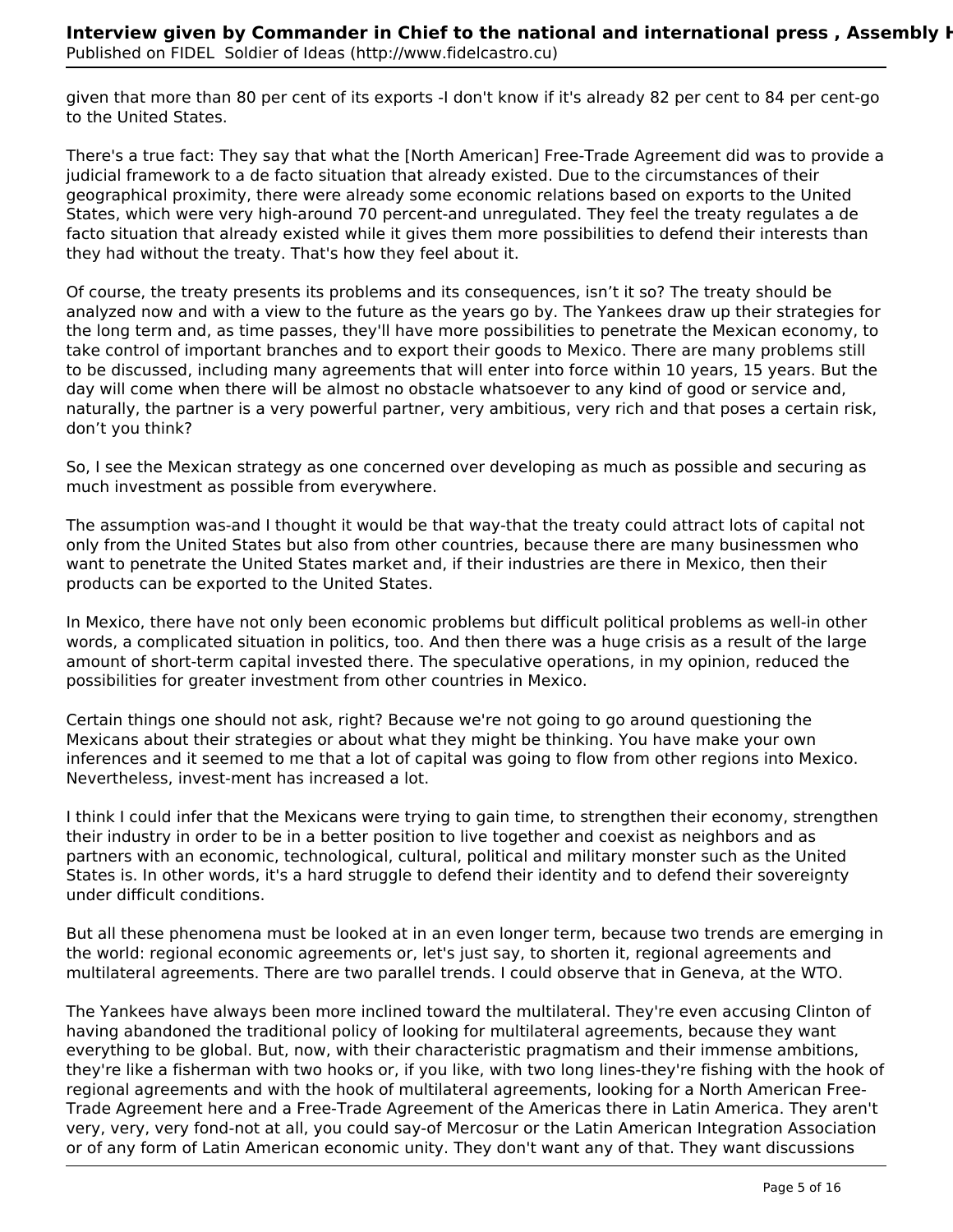one by one, with every country in the region if possible. They don't want to see unity because in unity lies strength.

If I were to dream, I would have wished for Latin Americans to have united first and then later discussed altogether with the powerful northern neighbor.

Unfortunately, the Latin Americans have been unable to overcome the obstacles, to overcome the intrigues that imperialism has used to prevent them from uniting.

Right now, they've devised things, such as a possible arms race in the region, the unrestricted sale of sophisticated weapons. And that gives rise to the situation whereby, if Argentina buys weapons, the Chileans buy; if the Chileans buy, the Peruvians buy; if the Peruvians buy, the Ecuadoreans buy; and if they buy, the Brazilians buy too.

Why, at this precise moment, are they removing all restrictions on the sale of sophisticated weapons? Why do they proclaim certain countries to be their strategic allies? It's something very strange, a very strange little trick.

Then it turns out that, now, the Argentinean military government is the strategic ally of the United States. The Argentinean military played a significant role in Central America. They sent special intelligence and training groups to work with the counter-revolutionaries in the dirty war in Nicaragua and to repress the revolutionary movement in El Salvador.

The Argentinean military were so excited that they felt encouraged, believing that they already had a strategic ally, to invade the Malvinas [Falklands], in an ill-prepared operation, making loads of military mistakes. A lot could be said about that but it would take a long time because they were even buying weaponry in Europe-the famous Exocet missiles, which could be launched from 300 kilometers and fly, undetected, right on the sea surface ; and, at that time, the warships lacked the technology for repelling them. They'd bought around 80 in France. Imagine-they were so excited that they didn't even wait for those missiles to arrive.

Among the Argentinean military, those who acted with the most daring and bravery were the pilots. I met and talked with a group of them when I was there in [San Carlos de] Bariloche. I had to make a stopover at a base that was the base from where those planes used to leave that attacked and sank some British ships. They sent ill-prepared soldiers who could not even operate the missiles. They'd only received a few missiles from the batch they'd bought. Had they waited six or seven months, the Argentinean pilots could have sunk the squadron of Her British Majesty. Yes, that's what I say, objectively.

I've read quite a lot about that war. I know all those details and I analyze the mistakes that were made. They got excited because they were rendering important services in Central America. Now, they're being declared strategic allies. That's not very clear, not at all. If there's a war in the Gulf, they send a ship to the Gulf. That's far away-the Malvinas are much closer. And it's not that I'm advising that any ships be sent to the Malvinas but, if a ship can't be sent to the Malvinas, there's no reason to send it so far in order to see a war on CNN.

In that type of war, with intelligent weapons, Cruise missiles and invisible bombers that escape radar surveillance, the cooperation they can give is very, very modest.

The Yankees would certainly like, for example, to create a Pan-American intervention force, so as not to send their troops if any situation were to arise.

A high-ranking United States official said a few weeks ago that, for example, a fire in the Amazon, which could affect the atmosphere and thus the United States, would justify military intervention in Brazil. Come on!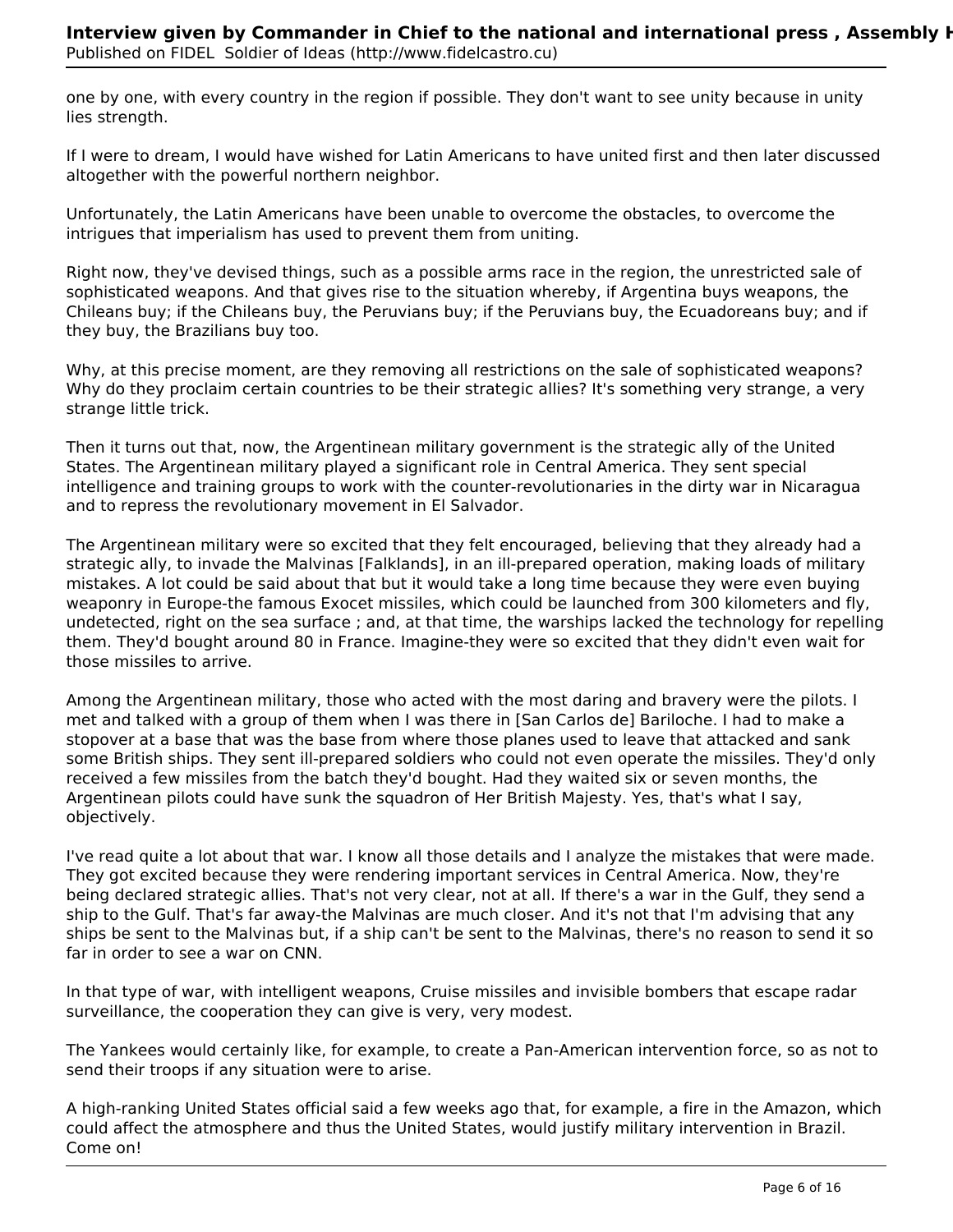There's also talk, comments, discussions about possible intervention in Colombia, under one pretext or other.

They'd like a Pan-American peace force that would go to war in those places and not them, just like they also want one in Africa after the experience of Somalia -interventionist forces.

They'd also like to have them in Latin America but I think that, currently, despite the respect that many Latin American governments still have for the United States, despite their habits of submission and deference, today's world is different. There are different interests, and people are more aware. It would be hard for the United States to succeed in creating a contingent of Pan-American troops, but they'd love to do it. However, I don't think that the Latin Americans will be caught with that little hook or that big hook.

That's what I think, but their strategy can be clearly seen: create economic divisions, invent all sorts of things, turn everything into a bone of contention- weapons sales, the category of strategic allies-faced with a potential seat on the Security Council, to try to have several candidates come forward and then divide them with Machiavellian tactics.

Who was it who said "Divide and rule"? I think that's from the epoch of the Roman Empire. The tactic of divide and rule. Look how old it is, from the time of the biggest empire that ever existed before this one. No, the British empire came after. But the first great empire already had the motto of divide and rule, just like how, in some countries' domestic policy, their politics is to divide: divide and weaken, divide and destroy.

Part of their great rage against Cuba is that they haven't been able to divide or destroy, despite the enormous efforts they've made.

But, well, there are all these factors, from the political and economic point of view.

That's why we are decidedly in favor of European integration. The Yankees don't like it much. We're in favor of the euro. The Yankees don't much like the euro and they dream. They say: "Oh, very good! That will be successful." But what they want, desire and dream about is for the euro to fail so that the dollar continues being the only reserve currency in the world.

It would suit the world to have a strong currency that could, at some time, compete with the dollar, and if another was to arise too. But they're not interested in that.

I'm telling you, they're fishing with two hooks. And I'm repeating this because there are two important movements at this time: one, aimed at removing all barriers at world level, a world free-trade agreement, and trying to use the WTO for that, with the drawback in the WTO that there are many Third World countries in it. That's what I stated in Geneva: we must be united. Let the Chinese join; let Russia and the other countries of the former USSR join. Let them all join. They put obstacles and conditions in their way because they control that. They're in control because, well, it's known that they have enough power for that.

They print the world's currency. They've turned paper into gold. Before, it had a gold value but not now. Since Nixon abolished that, the dollar is no longer convertible into gold. But the world has no other currency. They print the paper and the others keep it. They don't save and yet they're the ones who invest the most in the world using other peoples' money.

They'd like to see an accelerated process of multilateral agreements leading to the complete removal of all obstacles to investment by their transnationals, to American investments, technology and trade.

You see, this question is so complicated that even many Americans don't understand it. In the final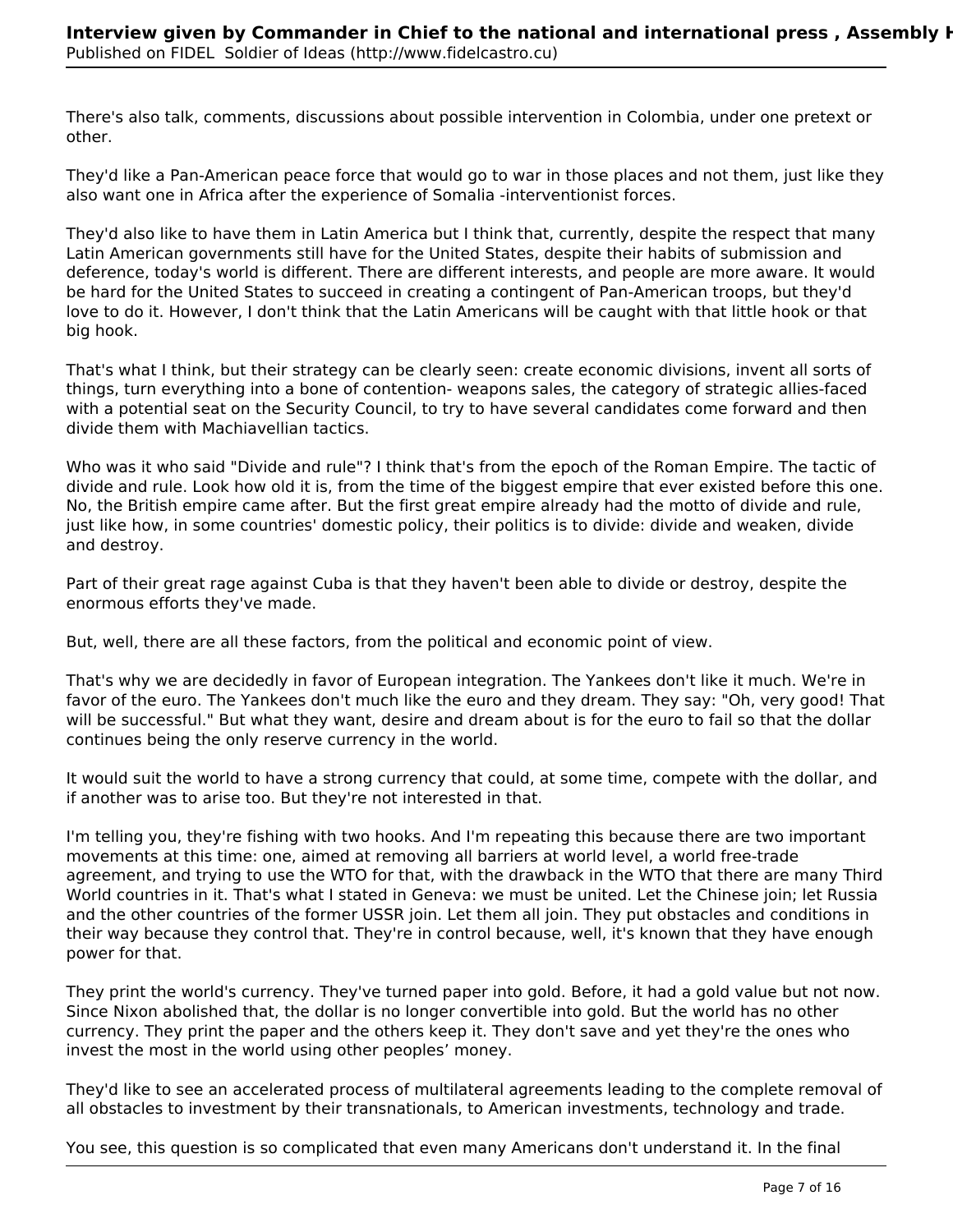analysis, it suits their imperial interests but they've laid obstacles for their government.

In that sense, Clinton was applying an intelligent strategy for the empire's economic interests. And Clinton cares a lot about the transnationals' interests, because he's one of those who makes a phone call to whatever country, whatever government whenever their companies are trying to compete to get some concession or some deal. He's got telephones for that. He works very much in line with the companies. But, in the United States itself and inside his party, he has opponents because they have certain fears.

Some have links with the trade unions and they're afraid that some factory might be pulled out of there and taken to the other side of the border with Mexico because wages are much lower there; or that they might be taken to the Dominican Republic, where there are 80 free-trade zones; or that they might be taken to Central America, where the wages are 20 or 30 times lower than in the United States. And some workers are afraid that the companies might take those factories away. A certain number of legislators are associated with those trade unions and, so, in certain ways, they hinder the policy of the empire and they've denied Clinton the fast-track procedure. They obstruct his plans, the voracious plans of the empire, his hopes of gulping down and swallowing up Latin America's economy-turning Latin America into a region of assembly plants and nobody knowing where on earth their products would end up, because there aren't enough markets.

The Canada-United States relationship is something different. The Canadians export energy-they even export water, because the United States is running out of drinking water- electricity from hydroelectric plants and high-technology products.

In Canada, nobody produces shoes or jeans to export to the United States. Their trade amounts to one billion a day, but they export other things.

The Mexicans do export oil, gas, other raw materials, many products for the assembly-plant industries, which produce items on very low wages. The trade between Canada and the United States, two developed countries, is different from the trade that Mexico and other countries, Central America and other countries, have with the United States.

To wrap up this idea, I'd like to say that, after the empire has been fishing with two hooks, working intensively, they now want to speed up the Free-Trade Agreement of the Americas (FTAA) and they've run into obstacles because that could take years. And the American representatives suggested there, in South America, that there was no need to wait all that time and that, instead of a final agreement, they could start making partial agreements. A little trick to first start agreeing on those things that interest them most and leaving to the end the most complicated things , those of interest to Latin Americans. If they accepted those proposals-well, they'd have to be idiots-the result would be that, when they seat to discuss what interests them they would have nothing to bargain with. And they've at least had the common sense to tell them No.

This whole policy is very clear. I'm trying to explain to you that there's an economic and political strategy: to weaken, to divide, in different ways. Using every possible way, they're attacking, defending their economic interests, those of their transnationals.

Now, since there are two ways, the two have started advancing somewhat. It seems more logical, it would perhaps be more interesting for the Third World, to have regional unity first so as to command enough power for discussion. Otherwise, it's a fight between an ant and an elephant.

Europe itself has had to unite, while being a group of very developed countries, in order to be able to put up a fight and compete, so that it is not left out of the game. And, what's more, if it acted carelessly, it might be left out. At the moment, they're strongly defending there matters related to the entertainment industry. They don't want to hand over their television channels and movies to American companies. They want to defend their culture. There are certain things that they're struggling to defend.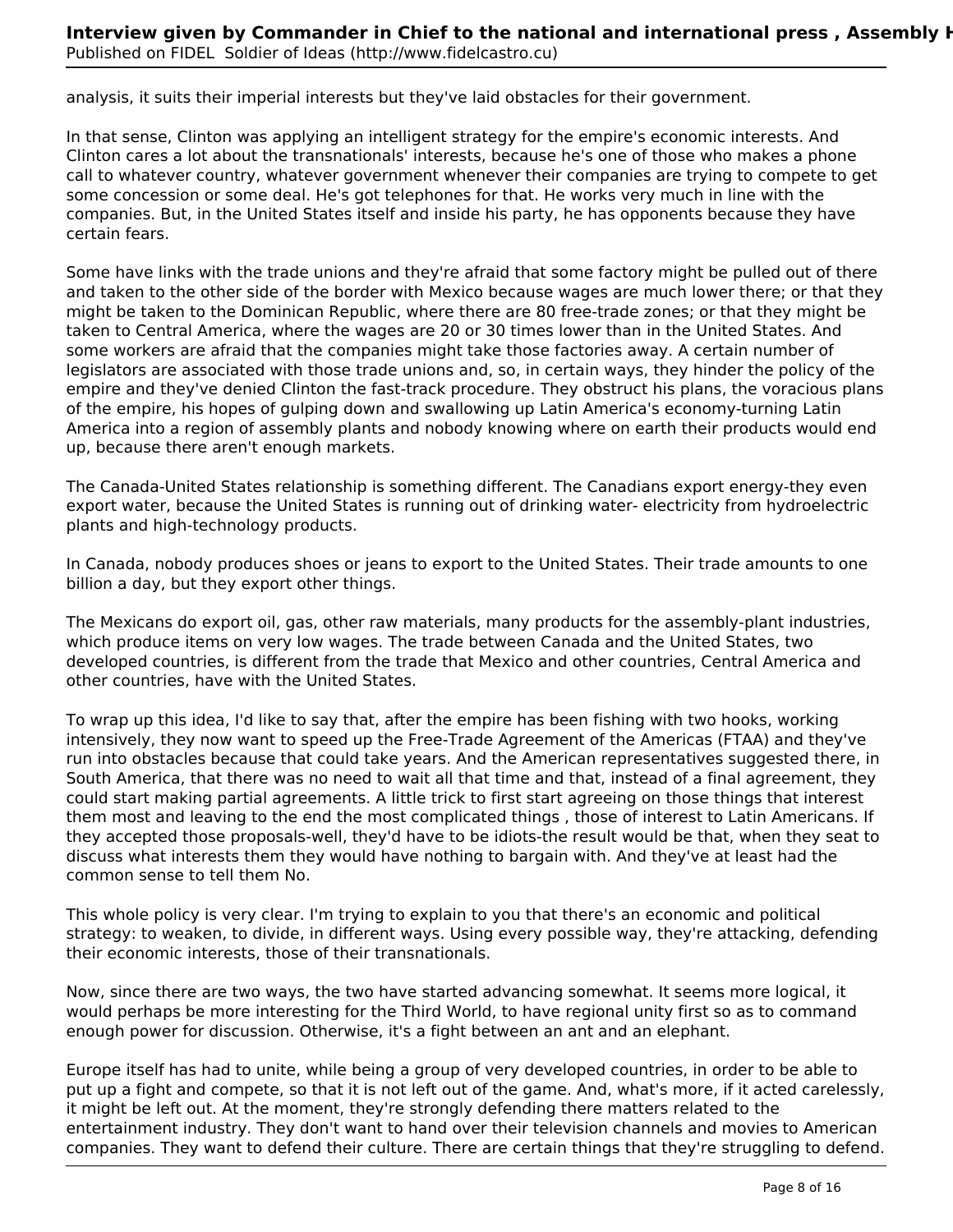They have to unite. If they don't do, Soros will come along. He already did it with their currencies. One day, he did away with the Spanish peseta; the next day, it was the franc; the day after, the lira; after that, the pound sterling. All that was European. Unity is not happening as a result of philosophical reasoning but of a vital need to achieve stability and economic independence.

I want you to know that unity means a substantial relinquishment, which has already started taking place, of the sovereignty of the European national states. Now, when the euro begins, there will be an absolutely independent European central bank. Governments will no longer be able to operate with their currency or make monetary policies: increasing interest rates to prevent inflation, lowering interest rates etc. Those prerogatives, which are among the most important for a developed country will exist no more. They're being handed over to a bank.

The neoliberalization policies are also part of an offensive against the popular forces; they do away with the trade unions, and practically with everything, in order to do away with the advances extracted by the workers in many of those countries after the World War II, more than in the United States, since there they were faced with the presence of the socialist bloc and the USSR and they feared communism. Neoliberalization policies are now trying to put all those advances behind.

They haven't been able to solve the problem of unemployment. They've got a lot of problems. But Europe has to unite in order to be sufficiently strong.

Well, China doesn't have to unite with anybody, because China is a force by itself. Those in south-east Asia will have to unite and Russia will have no choice but to rise on its feet. It would be a tragedy otherwise. It's an extremely complicated situation. Even in the field of economics, the symptoms can be seen.

Right now, that country is in a very deep crisis. They are making great effort but nobody has the answer. Again, it all depends on the Monetary Fund lending it 10 or 15 billion. Some say that there's no need; others have said that there's an urgent need for 10 to 15 billion. But the Monetary Fund has no more funds. They virtually ran out of funds in south-east Asia because of what it had to use there and in South Korea. The Monetary Fund is left with between 10 and 15 billion in reserve. And now the Russians are asking for 10 to 15 billion. Those from south-east Asia, when the relapse comes, will need more money. Japan needs money to strengthen the yen, another clever maneuver of the northern neighbors: buy yen because, if the yen continues falling, it could end up making the south-east Asian economy collapse. And we're living at a time of great risks and possibly a time of a relatively imminent global economic crisis. It doesn't mean that it would be the last or that it would be the end of capitalism. It may be that more than one will be needed. But there are risks and they're on the run.

What weapons do they use? Well, lies. Since panic is an ingredient of financial crises in the stock markets and, in turn, the stock markets are in grave danger because in the United States stocks are grossly overrated, there is the risk of a crisis; they are in a panic that everybody may start selling their stocks, that the value of these stocks might fall drastically and that the millions of middle-class people that Clinton talks about might be ruined, and still that there might be a crisis like that of 1929.

They're devising things to avoid that, but there's still no device. There's no way to square the circle. And now they're coming up with all these things. The Fund can't do it any more, it doesn't have enough funds. Clinton has asked for 18 billion for the IMF but the right wing in the United States has said "No way" and they have opposed giving the 18 billion to strengthen the Fund a bit.

What did it do then, when the yen was loosing value threatening to drag down other economies and create a disaster that could spread to Latin America? Because there are some countries where the conditions exist, and some very important countries. In Brazil, let's say, the conditions exist for the actions of speculators, due to the well-known fact that there is an overvalued currency, a large budget deficit and a significant current-account deficit, plus the risks that, in terms of exports, derive from the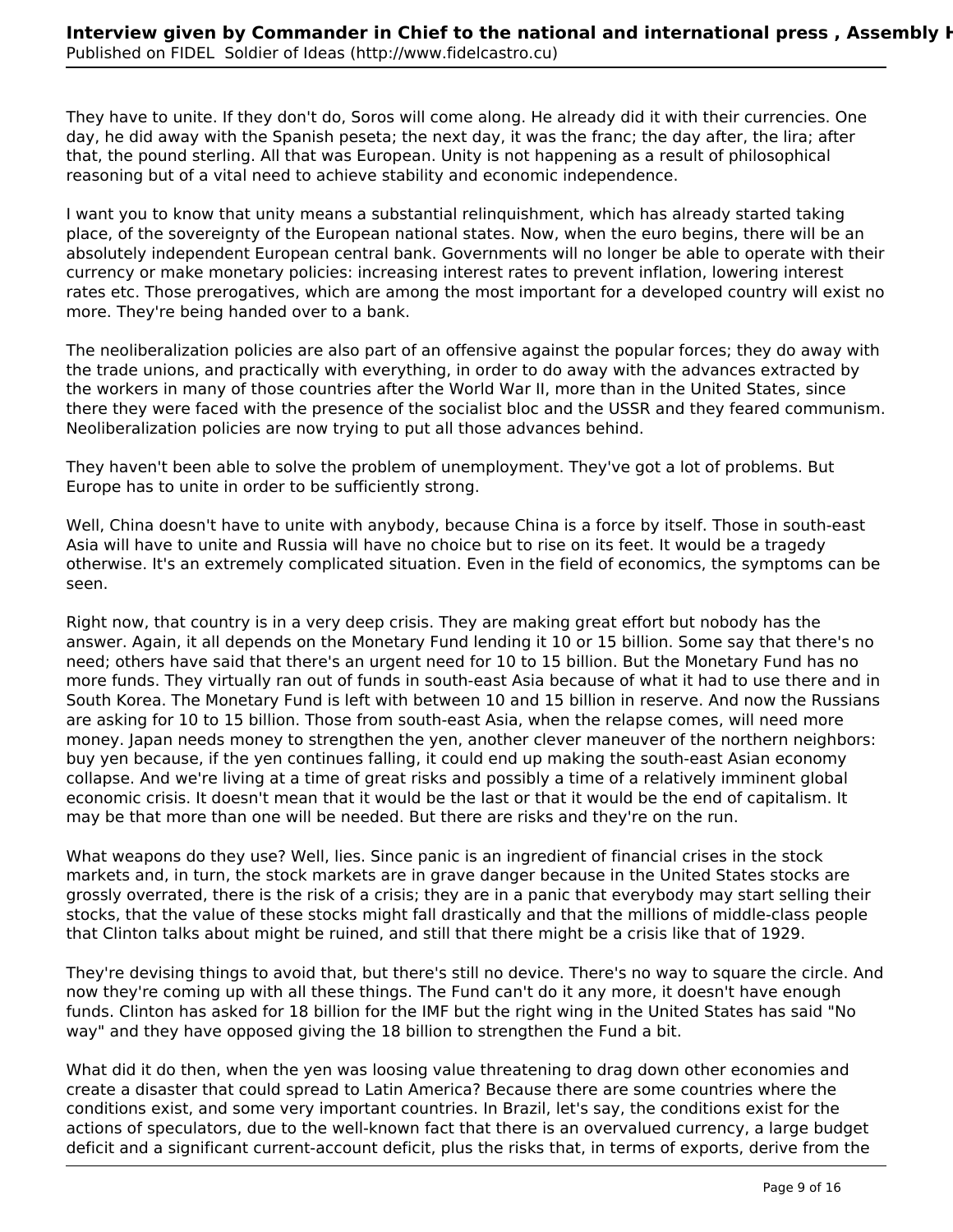fact that, as products from south-east Asia get cheaper with the crisis, their exports may be affected. In other words, there are vulnerable countries, very vulnerable, and if that crisis reaches a country like Brazil, it will immediately drag in Argentina and others and it could relapse and even reach Mexico. That's the real situation that exists.

It was when the yen started to fall dangerously for the world economy that the fright came. The Yankees, who impose every sort of condition on the Japanese, are telling them: "Open your doors and windows", while the Japanese always said: "Development, yes, but with the savings of the Japanese"-who are the ones who save the most in the world-"the Japanese banks, the Japanese insurance companies, the Japanese industry." On this occasion, they've had to rush to slow down the fall of the yen.

Did they do it out of philanthropy? No, but rather because of the consequences that fall could have beyond certain limits. They rushed and invested eight billion. They raised the value of the yen a little, from 146 to 138 to a dollar. But you never know, because they're faced with uncontrollable phenomena.

They defended themselves with lies. They said: "No, everything's fine. The economy's wonderful. The United States is in no danger. It has lower unemploy-ment than ever before. There's no inflation and there's a budget surplus and all that."

That's the tactic of the International Monetary Fund and the dominant power. Every time there's a crisis somewhere that threatens the system's interests, Clinton immediately comes out and says: "Everything's great. The measures that they've taken are brilliant." And the man from the Federal Reserve comes out: "No problem.. The measures they've taken are wonderful. The economy's doing great; everything's great." And the man from the World Bank comes out: "Everything's great." And the Chairman of the Fund at the head of them all, so as to avoid panic.

Now, with the latest Russian financial crisis, the Russians devised I don't know how many things to bring in some money, because one of the Russians' problems is tax collection. There's no way those people who became multimillionaires overnight and took between 200 and 300 billion dollars abroad would pay taxes. So, if there's no money from tax, the teachers can't be paid, neither can the employeesabsolutely no-one.

What is the Monetary Fund doing? While they've postponed delivering 670 million from a previous credit that they had granted, which they are handing over in bits and pieces, they are asking the Russians to privatize gas, oil, whatever is left out there. They're imposing conditions, such as that they collect the taxes. They're not hurrying, no. When the others are desperate, that's the time to make demands. That's the tactic. On the other hand, they praise to the skies the measures proposed by the new government, to build up confidence and win time.

They're now talking about things that happened in south-east Asia that they didn't talk about before, when they spoke about the development of the countries of south-east Asia and said: "These are the models. This is the model for the world."

When the disaster came about, they started relating everything that was happening with the banks: banking policy, the way in which credit was distributed, privileges, corruption etc. But they had not said a single word about that before. They have deceived the world, they resort to lies as much as they can and they use the Monetary Fund to support an imperial and dominant policy. This time, they rushed to buy yens with the United States' own money. They'll have to sell them later and they're imposing tough conditions: "Change. Open your doors wide to United States investment. Go down on your knees." This is what they're saying to the Japanese government and the Japanese seem to find it difficult to go down on their knees. They've resisted as much as possible.

I was saying that there were two ways: regional agreements and multilateral agreements. In the end, they come together in this unstoppable globalization process-the transnationals are already the ones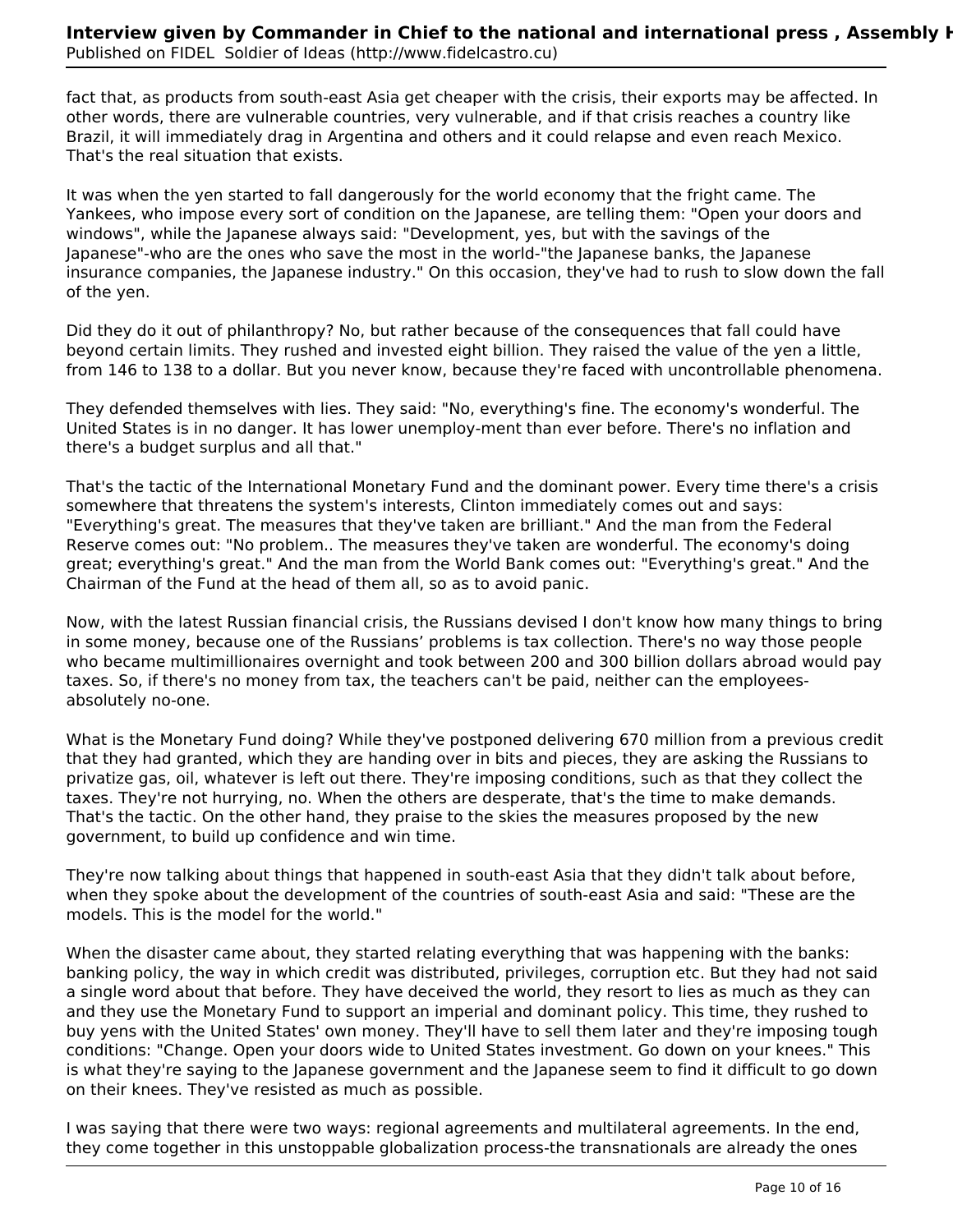that really rule the world. There's no program or common sense, nor can there be-just the market, which solves each and every thing; the market, which decides everything.

The market-as I put it the other day-is a mad, ferocious beast running wild and creating chaos everywhere. That's the world economic situation.

Since we started talking about Mexico, which is now in that agreement, when it is multilateralism that prevails, Mexico will be in the same conditions as the rest. In other words, they're now in partnership with the northern neighbor and, afterward, they'll have to be in partnership with the world.

The question that must be asked is what's going to happen next, if that world is sustainable from the economic point of view, because the globalized world that we can see coming is a world that was conceived more than 150 years ago.

This was going to happen as a result of the development of the productive forces and technology- Marx talked about that 150 years ago-but it's only now that it can be seen in full strength.

It's growing, its movement irrepressible. There is no going back. Nobody can stop it. The United States, of course, doesn't want to. But, even if it wanted to, it can't, because there are many forces at play within itself: the attorney-general does one thing, Congress does another and the President does something else. Well, the domestic situation is rather chaotic for making decisions. They can't implement a coherent strategy.

Clinton has quite a clear economic strategy, in favor of the economic interests of his transnationals. But he can't even implement it fully. Those who have tens of billions don't ask anybody where they're going to invest, what currency they're going to buy, what sort of speculation they're going to carry out.

Do you know who makes the decisions? The computers. They give them a series of parameters, just like those they taught to play chess, and they tell them what to do after the opposing player's every move. And then they tell them: "If the opponent moves this pawn, move this one."

It's now practically the computers that are giving the orders to the agents of finance capital: "Sell this currency right now, quickly. Buy this other one. Sell such and such stocks from such and such a country. Buy this other one. Move so many million over here; move so much over there." The money is not even American money anymore; it's the transnationals' money. That's the situation. They're the ones that decide what is most essential in today's world, the movement of capital. Who can stop the world's finances in a globalized world? Nobody can.

It's been a while since the transnationals were internationalized. We could say, in this regard, that the transnationals are internationalists. (Laughter.) They no longer have a homeland. They turn to the government so that they defend them-nothing more. If there's a little problem, some conflict-"Hey, look, somebody's breaking off a piece of me." Then the United States government starts to take measures. The transnationals are running wild around the world. They're the ones that rule it. It's chaotic!

The environment-what do the transnationals care about the environment?

There are things that can be seen clearly and this is very important for today's young people because they're going to live through all that. They are going to live through the whole globalization process, with the transnationals running wild throughout the world.

So, what about the environment? Among other things, the situation with nature is a very serious problem, very serious indeed, very serious. Well, it isn't just Rubiera [from the Havana Weather Bureau] talking about that now. It's not just a theoretician talking about that. (Laughter.) It's the neighbors who suddenly go through a tremendous heat wave; or it's a country where it suddenly rains 80 times in 110 days of the sugar harvest, like in Matanzas, and then it doesn't rain when the sugar cane should be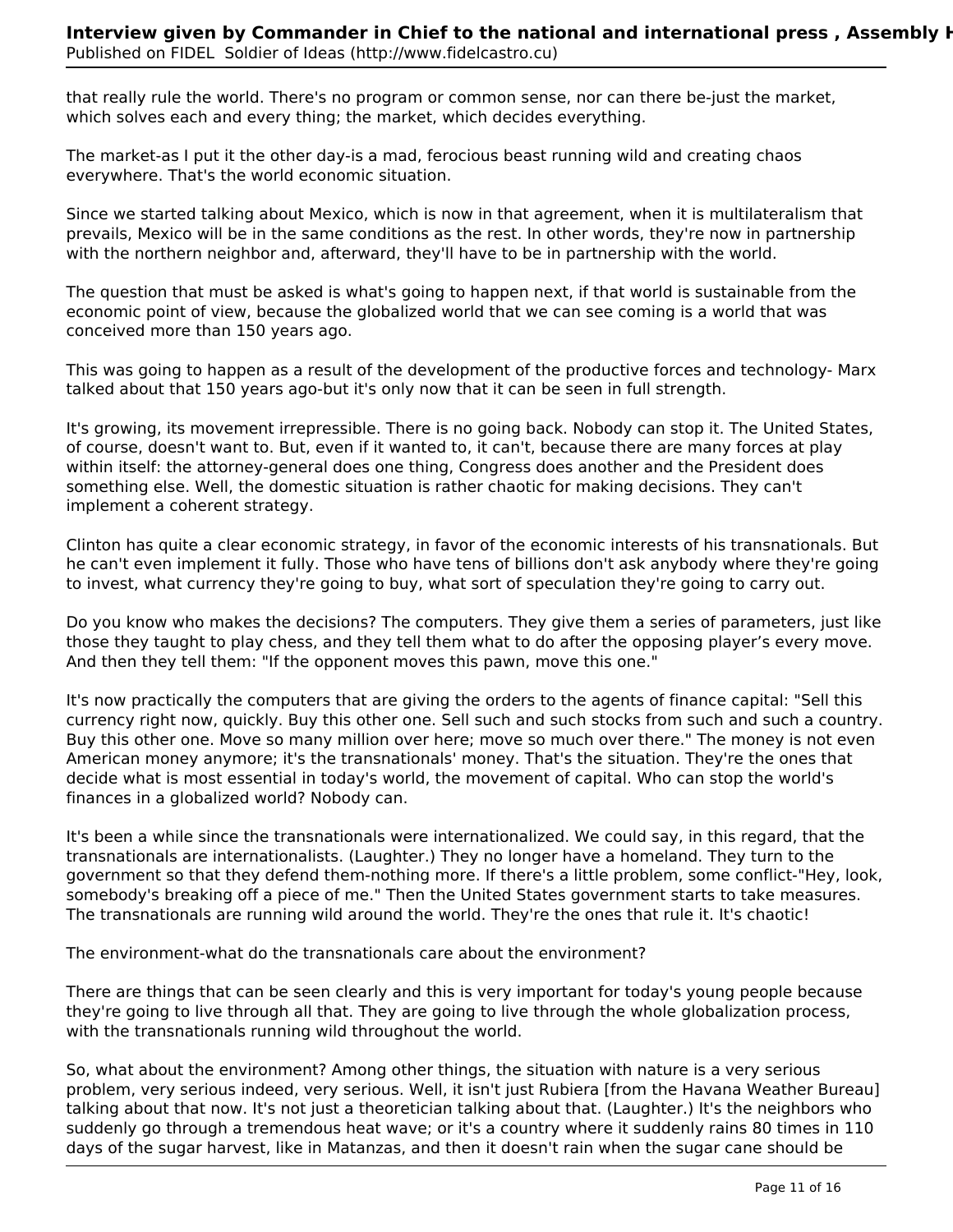sown-a disaster; hurricanes that don't come from the east and then come from the west.

What kind of winds were those of over a 100 kilometers speed that tore down banana trees? They were hurricanes from the west and not one, but several. The sea hasn't penetrated there, but the damage that these winds do to the banana plantations, fruit trees and other crops is considerable.

There was a hurricane in Moscow. Can you imagine a hurricane in Moscow? A hurricane went from north to south-more than 1,000 injured, nobody knows how much destruction, winds of more than 100 kilometers in Moscow. Heat of I don't know how many degrees -almost more than in Havana. So, the damage against the environment is a fact. It's not speculation from theoreticians. The task of the future generation in this coming century, among others, is to save the environment.

It's a chaotic world. That world that capitalist globalization is leading to can't survive. It can't be sustained. It inevitably brings about crises. That's why I was explaining that the methods of the last century were no longer the most advisable, nor those of the first half of this century, nor even those from after the triumph of the revolution, because there was a time of world equilibrium.

Revolutions like Cuba's could have happened in Latin America, because all the objective conditions were there. It was the subjective factors that weren't there. But, today things are different. They are global. It's the strength of the people, their education and awareness. The masses, with their growing power, will be the ones to solve these problems.

Today, it's not really a case of a country having to do this or that. A revolution triumphs, for example, in an isolated country in Central America today; what would happen to it in this world I have described? How long would it last? How long would it last when the Inter-American Bank comes and cancels all its credit and another one comes and cancels all its credit and another one comes and closes its markets? They won't need to fire a single shot.

It would almost be advisable to say: "Revolutionaries, be patient."

If they win the elections-this is something I said in the women's meeting; that hasn't been published yet, because I want to double-check that material, but I haven't had time-, they'll first have to start making a whole load of concessions so that some are not frightened. Otherwise, they tell them: "This guy's going to scare away capital because the things he's saying are too radical." They have to tone down their language, even their programs. When they enter the government there's not much that they can do from there, not even a left-wing party. The others already have all the mass media in their hands, all the resources, capital, technology. They have everything.

Of course, we mustn't discourage anyone from fighting. On the contrary, we have to tell everybody to struggle wherever they might be: if it's in a factory, then in a factory; in a trade union, wherever; women, students, small farmers.

There are, for example, very interesting movements, like the Landless Movement in Brazil, something new -land lying idle while they wait till doomsday for a land reform so they can occupy it. There are also homeless movements, where there are loads of empty houses and they go and move into the houses.

Mass movements are emerging that are being built up with tremendous force and I believe that those movements will play a fundamental role in future struggles.

There will be other tactics. It will no longer be Bolshevik-style tactics or even tactics like ours, because those tactics belonged to a different world.

In today's world, the one that I've been trying to define, new tactics have to emerge, but this doesn't mean discouraging anybody, anywhere, from doing things as they see fit. But we try to see and analyze, with the greatest possible objectivity, the current situation and the development of the struggle, under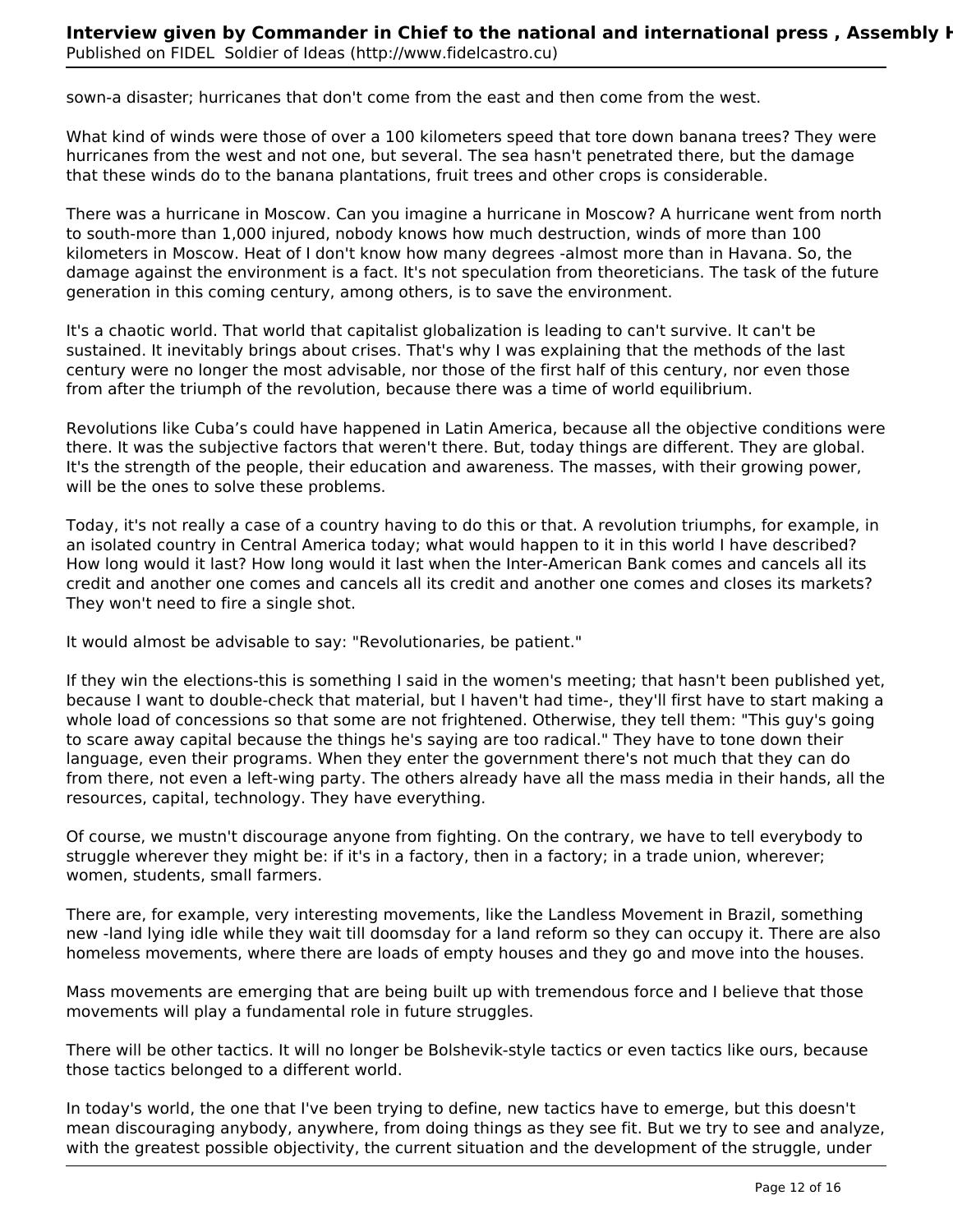the unipolar domain of one superpower-the United States.

There will be other ways and other roads along which the conditions will start being created so that that global world is transformed into another world. I can't conceive of any other globalization that isn't a socialist globalization. There can be no other. And also-and I understand this perfectly-the world is moving toward forms of international government, of world govern-ment. There's a definite plan. The United Nations is the first embryo, although, of course, now quite limited by the United States.

There's currently discussion of the idea of an international criminal court. What do the Americans want? That it be under the aegis of the Security Council, where they impose their policies. What do the representatives of many governments and hundreds of organizations represented there want? That it be truly independent so that it can judge, without one country coming along and exercising the veto.

What if somebody's committing war crimes? The United States will veto the trial if it's a friend or an ally. The United States is the country that has most used that prerogative.

And what are war crimes? We have stated that the economic blockade must counted among the most serious war crimes against the people. Yes, let there be an international criminal court. Excellent! But let it be independent and not under the aegis of the Security Council-if they want, under the control of the General Assembly. That would be acceptable.

The Mexican minister said that her country was struggling for more powers for the General Assembly. In fact, the General Assembly has been made worthless. It's almost a talking shop, an institution to shape world opinion and express points of view where one with the right to veto can nullify any agreement adopted by that body. We have to struggle to gain authority for the United Nations General Assembly.

The United States has established a dictatorship in the Security Council, with the right to veto even an agreement adopted by a majority of the Security Council. There could be 10 that agree on something but there's no agreement if the United States says No. There could be nine and it says no; there could be eight and it says no. There could be 14 and there's no agreement because they veto it. They veto any agreement, from eight to 14, because, with only seven, there can be no agreement. Having from eight to 14 in favor of something, they can veto it and that's that. That's clear. They control the Security Council thanks to their economic power, their pressures, and their control of the mechanisms. But they can't control the Assembly, that's more difficult.

We're always urging the countries there too: Unite! To all the Third World countries: Unite! Imperialism deceives. It leads one country along a certain wrong course. It raises expectations for one country while it promises another something else. And, as I said before, it tries to divide the Latin American countries.

The world will need a government; the 21st century will need a government. Who's going to stop them from destroying what's left of nature, of the seas or the air? If the world is globalized and if all the economies become totally intertwined, who's going to govern? The transnationals can't govern. They're at war among themselves-competition, mergers, everything.

The world needs an order. There is need for a universal, global, just and democratic order. There's an order coming, one that can be seen coming at full speed, unstoppable: it's the neoliberalization going global. We have to start thinking about an order of a different kind and, in the meantime, denounce and struggle.

I have great confidence in the peoples and in the masses and that confidence has been strengthened through my experience on international trips, in the United Nations, in meetings like the one in Rio de Janeiro, wherever. The power of the truth can be great and when you get there and speak the truth, then you're saying what the vast majority is thinking but can't say. That's why I say that they have given us now the almost exclusive privilege of being able to speak the truth.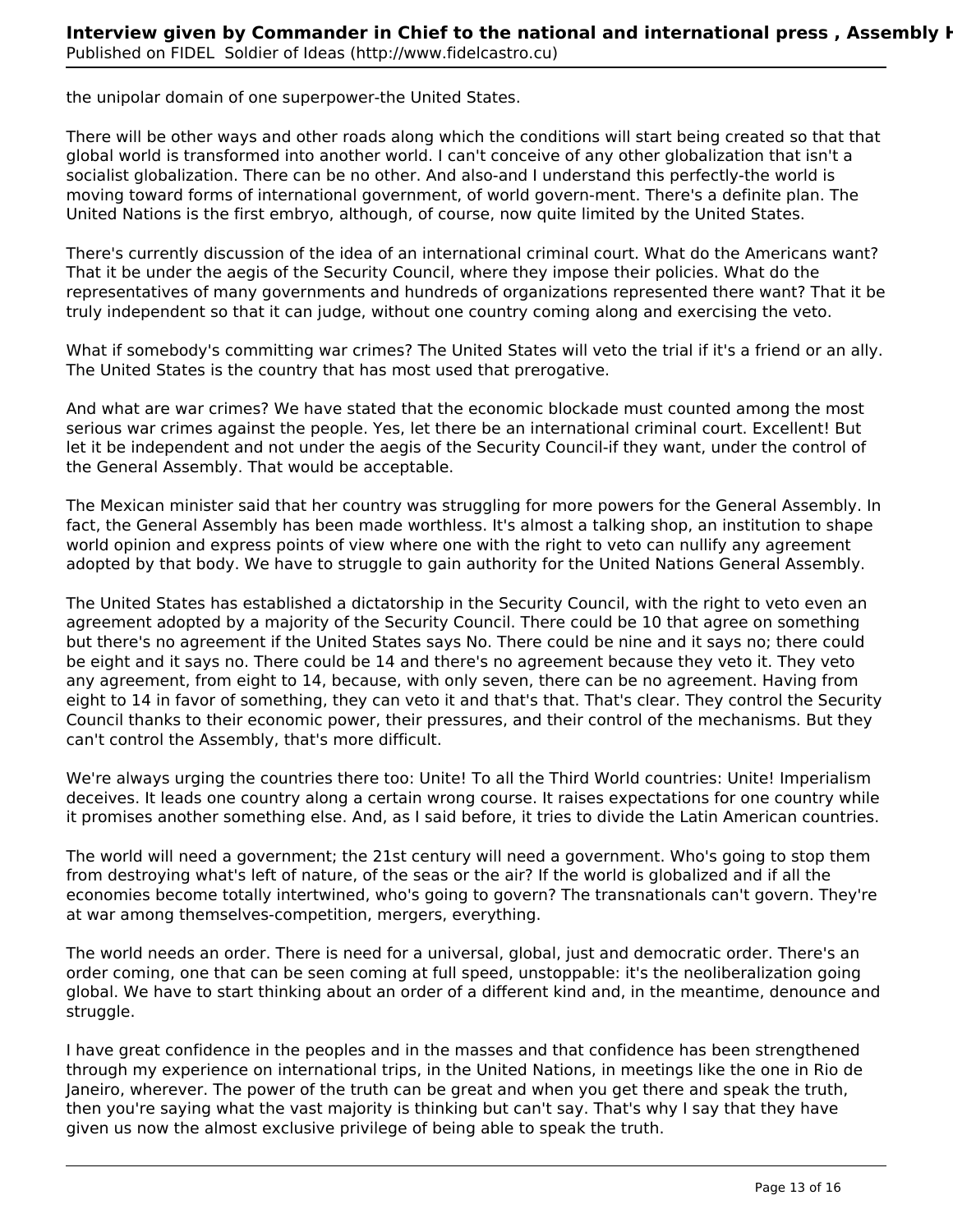We have a monopoly over the freedom to speak the truth. Many others know the truth but they can't speak out.

I really feel very free to speak. And not only free because I don't just devote myself to speaking the truth it is all part of a strategy. We need more than truth, we need a strategy. Saying what you have to say when you have to say it-not before, not after. Not to divide forces but to bring them together, aware that the main problem is uniting as many as possible around that objective. Not opening up 10 different fronts at a time -the minimum of fronts, preferably one. And there's already one really important front that's enough to concentrate many causes-imperialism, the hegemonic power and its policy of world domination. Well, it's the one that gives orders or wants to tell everybody what they have to do. And many do it; others rebel, others put up resistance. That's how it is.

Mexico's problems, regarding its economic partnership with the United States through the Free-Trade Agreement that you were interested in before are, in my opinion, of a temporary nature, because developments and the unfolding of circumstances will dissolve that kind of agreement into multilateralism, and economic interrelations between countries will prevail. Cuba, which is not on planet Mars, will have to be admitted into all the international institutions, because even the people in the United States are putting up more and more resistance to the whole madness of the blockade against our country. They feel increasingly ashamed. And the world's condemnation of the blockade is unanimous.

We mustn't lose patience-no concessions, not the slightest concession. This country won't make the slightest concession to the blockade. It won't make the slightest concession to the pressures. We'll do what's good for the country, what's good for the revolution, what's good for the people, and under the same principle of unity and consensus.

We'll also have to fulfill our duty to educate our people, because we're faced with these new situations and it's essential that the many people who learned how to read and write understand them. That's why I've talked at great length more than once these days, because what I'm trying to do is get our people to learn and understand more and more.

I remember the first years of the revolution, when we had to convince a lot of people and we sometimes convinced them with revolutionary laws but also by explaining, explaining and explaining.

There are a number of people who don't understand. In the first place, there are people who don't read newspapers, who don't listen to the news, who don't know anything-who go around absent-mindedly. That's why I said recently that there are adults who also need special education. (Laughter.) But the number of those who understand is high and, if they don't understand more, it's our fault, really. We shouldn't blame anyone else.

You wanted to ask a small question? Well, since I've kept you waiting, even if it's only a couple of words, because I have to do other things. I was going to be here for five minutes and you've all kept me much longer.

About the visit by the president of Colombia. Do you want to say something about his visit?

Very good. We're delighted to welcome the president of Colombia. He's the chairman of the Movement of Non-Aligned Countries. His government has maintained a friendly attitude toward us and, as such, we'll welcome him with full honors and all due consideration.

He's coming for a meeting of public-health ministers of the Non-Aligned Movement. It's an important meeting and he wants to open that meeting. Of course, he's been invited to visit us. After the meeting ends, there will be a brief official visit to our country.

It will be very interesting talking with him, because we're very interested in listening to different points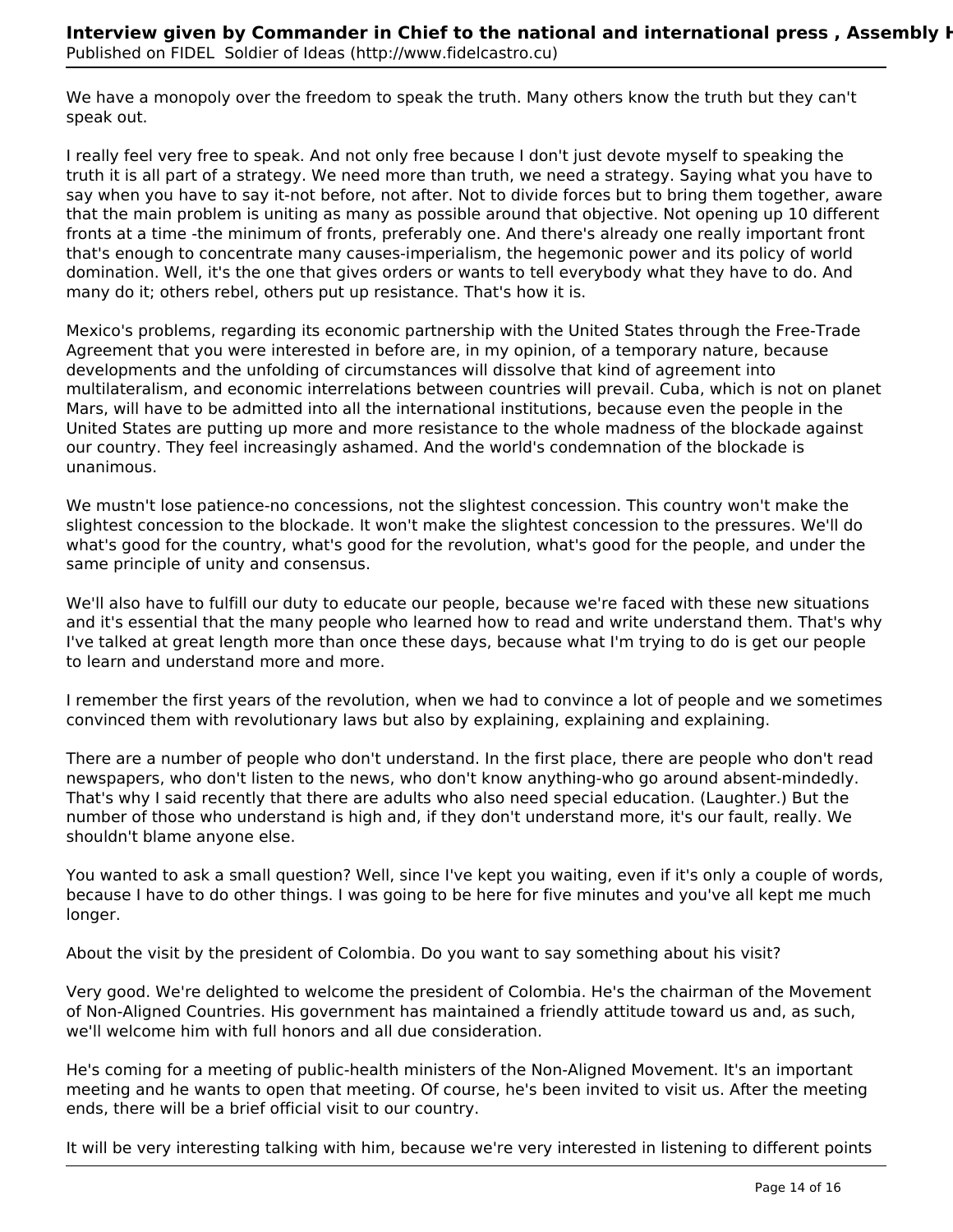of view. We're very interested in what's happening in Colombia. You have to learn and you learn by listening, not by talking. By talking, you can exercise your mind a little but, by listening, you gather information, ideas, points of view and you learn. What you listen to is the raw material of what you can work on later in your brain.

We've had a lot of very interesting visits in these past days: the foreign minister of Italy; the president of the Socialist International, [Pierre] Mauroy, a man with great experience. He was prime minister of France. Can you imagine what that visitor knows about Europe, the world and many things, what he thinks, what his views are on these same topics that we're talking about here-Europe, integration, the euro? What is his vision, his points of view, which I try to and need to know?

Zyuganov came recently-a very intelligent man, very well informed. As a representative of an important and influential political force, it's of great interest knowing his points of view on the situation in Russia, a country that really interests us and which we fervently wish can emerge from the crisis and avoid disintegration. That would be terrible.

There are menacing evils and sometimes such evils come quickly. For example, in 30 days, four things occurred: the relapse of the economic crisis in south-east Asia; the political and social crisis in Indonesia; 11 nuclear tests in southern Asia, with the risk of seeing, for the first time, the emergence of the possibility of regional nuclear wars-that danger wasn't there till now; a deep and acute economic crisis in Russia. Four things in 30 days! Well, and these problems are emerging when many other serious problems haven't been resolved yet.

We're very interested in gathering information, opinions. Recently we also had the visit of France's minister of transport. He's a Party member, a communist in a coalition with the Socialists.

The Spanish minister of industries, who also delivered a lecture today in the Assembly Hall, is unquestionably a very able man, very intelligent. It's a delight talking with him. He knows a lot and he is a very serious person.

We've had the privilege of receiving a number of visitors and, of course, we learn from all of them. We don't talk much about Cuba. We say: Look, Cuba's a small island, which is in this hemisphere, not on another planet. And there's no solution for any country in isolation from what happens in the rest of the world. No such solution exists. But we're working hard.

We're very pleased with Samper's visit. He's been very decent toward our country-respectful, friendlyand he'll be welcomed with all honors, as I said. I think that it will be useful for us to know his opinions.

We are familiar with many points of view of Colombians from different political trends. Different personalities visit us. You should not think that the only ones we talk to are those reported by the newspapers. I devote quite a lot of time to talking to many people who don't appear in the press. I'm not in the papers very often and, when I am, it's your fault for always keeping watch on me, chasing after me, forcing me to speak. (Laughter.)

#### **What will I do with myself and the appointments I have today?**

A short question, Commander. I know it's completely out of place, but it's to ask you your personal opinion about a mutual friend, a friend that you and I have in common-Silvio Rodríguez.What do you think of Silvio?

I think that question is very badly put, because that's not something you should ask. I consider Silvio to be one of our most distinguished and upright intellectuals and artists. I'm his friend and I'm extraordinarily fond of him. I feel proud that our country has men like Silvio.

Thank you very much. (Applause and exclamations of "Long live the Commander-in-Chief!" and "Long